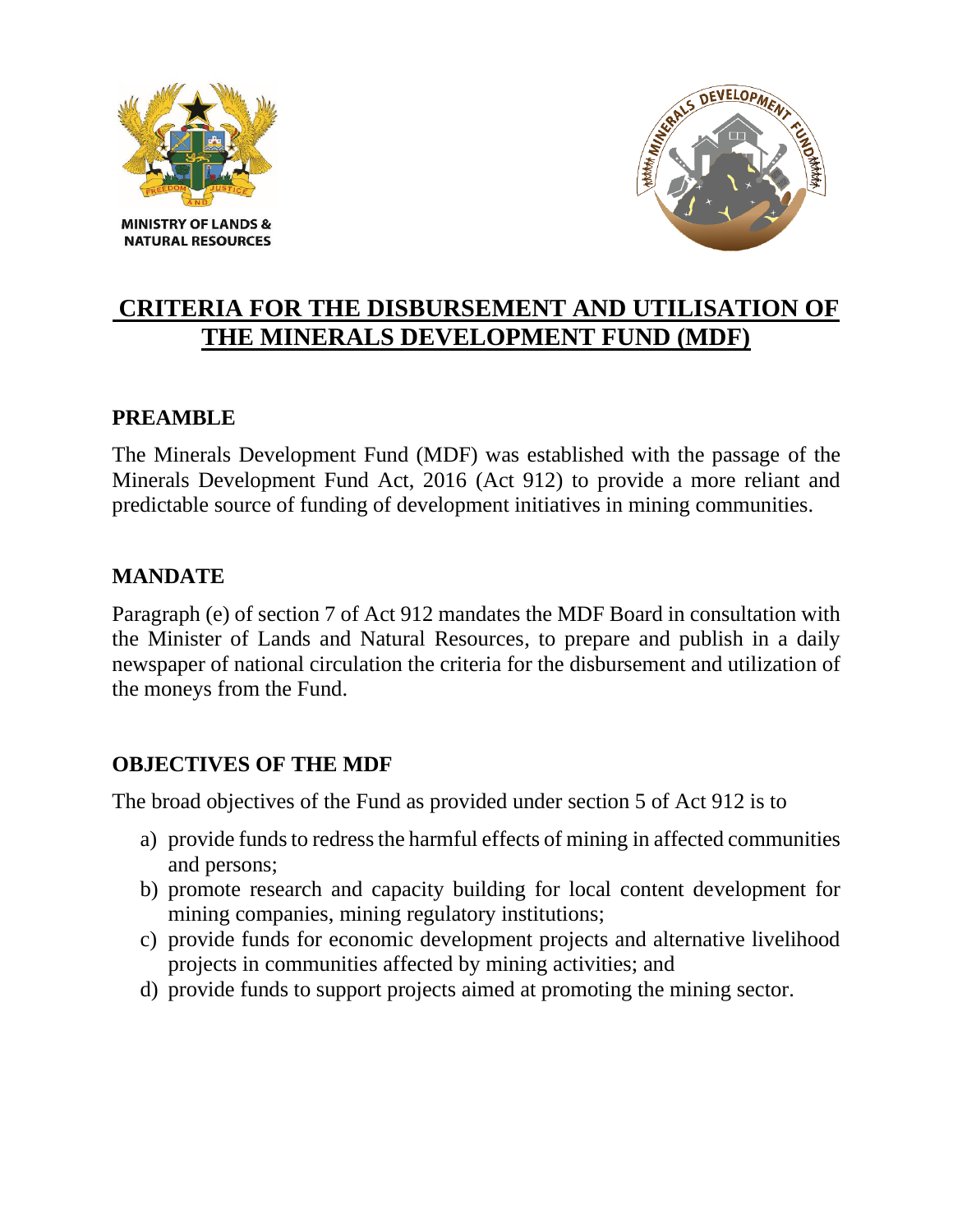### **DISBURSEMENT OF THE FUND**

Subject to paragraph (e) of section 7 of Act 912, the moneys received by the Fund from mineral royalty payments made to the Ghana Revenue Authority (GRA) shall be **disbursed** in accordance with section 21 of the MDF Act as follows:

- a) fifty percent **(50%)** of the moneys shall be allocated to the office of the Administrator of Stool Lands and disbursed as prescribed by law;
- b) twenty percent **(20%)** of the moneys shall be allocated to the Mining Community Development Scheme;
- c) four percent **(4%)** of the moneys shall be allocated to supplement the mining operations of the Ministry;
- d) thirteen **(13%)** percent of the moneys shall be allocated to supplement the mining operations of the Minerals Commission;
- e) eight percent **(8%)** of the moneys shall be allocated to supplement the mining operations of the Ghana Geological Survey Authority;
- f) five percent **(5%)** of the moneys shall be allocated for research, training and projects aimed at the promotion of sustainable development through mining of which at least forty **(40%)** shall be allocated to the Ghana Geological Survey Authority.

The administrative and other expenses related to the management of the Fund shall be charged on the Fund and it shall not exceed two percent **(2%).**